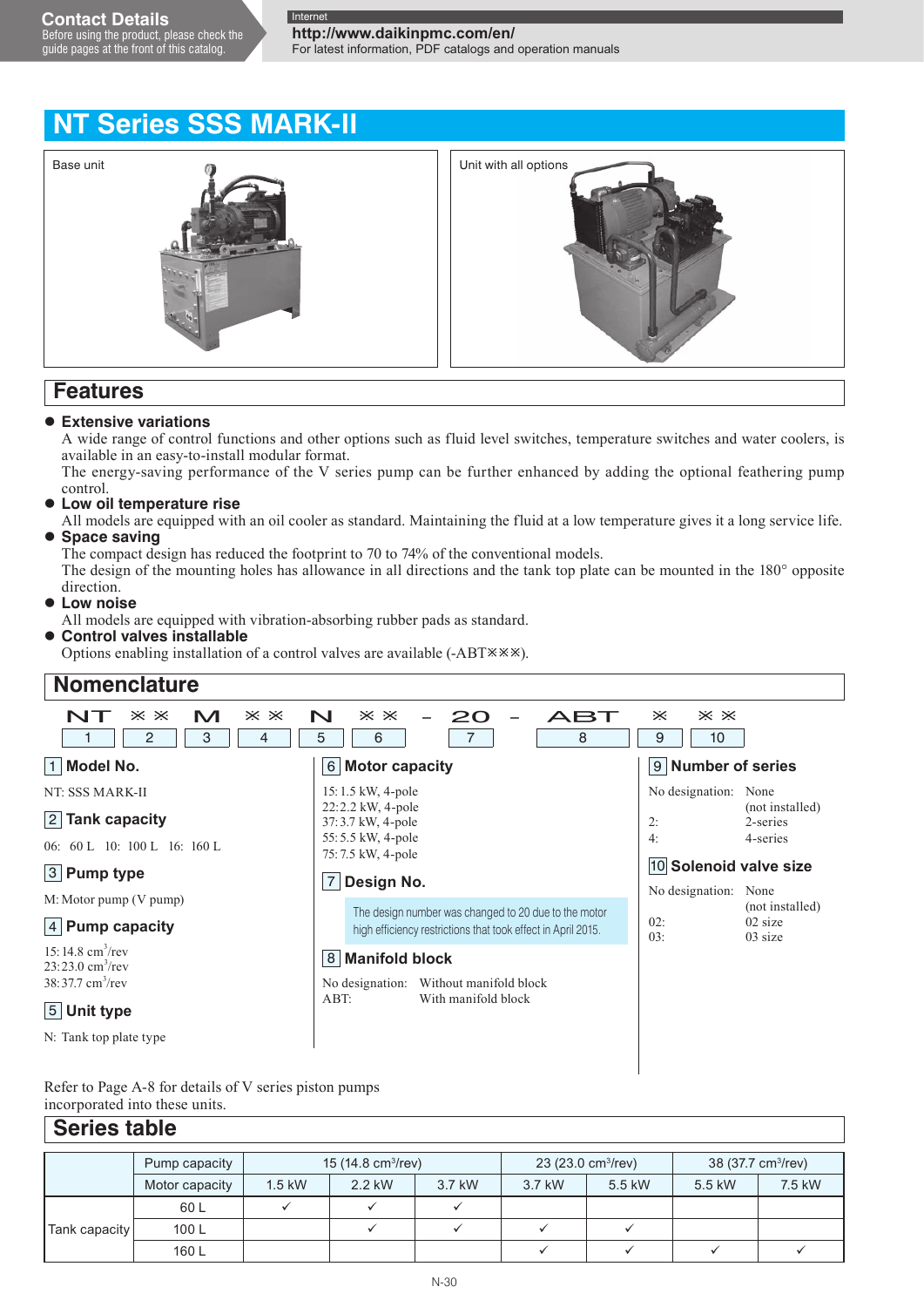$\sqrt{2}$ 

|               | Pump discharge rate<br>L/min at $50/60$ Hz<br>$(1.0 \text{ MPa})$ | Tank capacity | Motor capacity<br>Output kW<br>(Number of poles: 4) | Mass<br>kg | Rated pressure<br>MPa $\{kgf/cm^2\}$ | <b>Maximum</b><br>operating pressure<br>MPa {kgf/cm <sup>2</sup> } |  |  |
|---------------|-------------------------------------------------------------------|---------------|-----------------------------------------------------|------------|--------------------------------------|--------------------------------------------------------------------|--|--|
| NT06M15N15-20 |                                                                   |               | 1.5                                                 | 110        |                                      |                                                                    |  |  |
| NT06M15N22-20 |                                                                   | 60            | 2.2                                                 | 118        |                                      |                                                                    |  |  |
| NT06M15N37-20 | 20/25                                                             |               | 3.7                                                 | 130        |                                      |                                                                    |  |  |
| NT10M15N22-20 |                                                                   |               | 2.2                                                 | 128        |                                      |                                                                    |  |  |
| NT10M15N37-20 |                                                                   | 100           | 3.7                                                 | 140        |                                      |                                                                    |  |  |
| NT10M23N37-20 |                                                                   |               |                                                     | 150        | 14.0<br>${140}$                      | 21.0<br>${210}$                                                    |  |  |
| NT10M23N55-20 | 33/40                                                             |               | 5.5                                                 | 170        |                                      |                                                                    |  |  |
| NT16M23N37-20 |                                                                   |               | 3.7                                                 | 175        |                                      |                                                                    |  |  |
| NT16M23N55-20 |                                                                   | 160           | 5.5                                                 | 195        |                                      |                                                                    |  |  |
| NT16M38N55-20 | 55/66                                                             |               |                                                     | 200        |                                      |                                                                    |  |  |
| NT16M38N75-20 |                                                                   |               | 7.5                                                 | 210        |                                      |                                                                    |  |  |

Note: Rated pressure:

Pressure at which the maximum load does not exceed 175% of the rated capacity of the motor with the pump discharge rate set to minimum

Maintain the average shaft input of the motor at no greater than 100%.

Maximum operating pressure:

Pressure at which the motor can be started with the pump discharge rate set to minimum

Maintain the maximum load at no greater than 160% (15 seconds) and average shaft input at no greater than 100%. With the standard specifications, the pressure is set to 3.5 MPa and the flow rate is set to the maximum discharge rate at shipment.

Standard power supply is AC 200/220 V at 50/60 Hz for motors.

Consult Daikin for different voltages [380 V (50 Hz), 400 V (50/60 Hz), 415 V (50 Hz), 440 V (60 Hz), 460 V (60 Hz)]

The models with the following model codes that incorporate a manifold are available as a product series.

Since a manifold block is preinstalled, solenoid valves and modular stack valves can be mounted easily. The manifold blocks are fitted with blocking blocks (BS- $\gg$ ). Remove them when mounting solenoid valves and modular stack valves.

| IStandard model codel | Option<br>code | <b>Number</b>  | Solenoid<br>of series Ivalve sizel | Option<br>code | Number | Solenoid<br>of series valve size | Option<br>code | Number         | Solenoid<br>of series valve size | Option<br>code | Number         | Solenoid<br>of series valve size |  |
|-----------------------|----------------|----------------|------------------------------------|----------------|--------|----------------------------------|----------------|----------------|----------------------------------|----------------|----------------|----------------------------------|--|
| NT06M15N15-20         | $-ABT202$      | $\mathcal{P}$  | 02                                 | $-ABT402$      | 4      | 02                               |                |                |                                  |                |                |                                  |  |
| NT06M15N22-20         | $-ABT202$      | $\overline{2}$ | 02                                 | $-ABT402$      | 4      | 02                               |                |                |                                  |                |                |                                  |  |
| NT06M15N37-20         | $-ABT202$      | 2              | 02                                 | $-ABT402$      | 4      | 02                               |                |                |                                  |                |                |                                  |  |
| NT10M15N22-20         | $-ABT202$      | $\overline{2}$ | 02                                 | $-ABT402$      | 4      | 02                               |                |                |                                  |                |                |                                  |  |
| NT10M15N37-20         | $-ABT202$      | 2              | 02                                 | $-ABT402$      | 4      | 02                               |                |                |                                  |                |                |                                  |  |
| NT10M23N37-20         | $-ABT202$      | $\mathcal{P}$  | 02                                 | $-ABT402$      | 4      | 02                               | $-ABT203$      | 2              | 03                               | $-ABT403$      | $\overline{4}$ | 03                               |  |
| NT10M23N55-20         | $-ABT202$      | $\mathcal{P}$  | 02                                 | $-ABT402$      | 4      | 02                               | $-ABT203$      | 2              | 03                               | $-ABT403$      | 4              | 03                               |  |
| NT16M23N37-20         | $-ABT202$      | $\overline{2}$ | 02                                 | $-ABT402$      | 4      | 02                               | $-ABT203$      | 2              | 03                               | $-ABT403$      | 4              | 03                               |  |
| NT16M23N55-20         | $-ABT202$      | 2              | 02                                 | $-ABT402$      | 4      | 02                               | $-ABT203$      | $\overline{2}$ | 03                               | $-ABT403$      | 4              | 03                               |  |
| NT16M38N55-20         | $-ABT202$      | 2              | 02                                 | $-ABT402$      | 4      | 02                               | $-ABT203$      | 2              | 03                               | $-ABT403$      | 4              | 03                               |  |
| NT16M38N75-20         | $-ABT202$      | 2              | 02                                 | $-ABT402$      | 4      | 02                               | $-ABT203$      | 2              | 03                               | $-ABT403$      | 4              | 03                               |  |

# **Paint color**

JMPA code Y59-60H (Munsell code 10BG6/4) Blue-green colors Motors, pumps, and purchased parts are in the standard colors of the manufacturers. Tank: Baking finish

# **Quick-reference charts for motor selection**

Motor capacity (M15-1.5/2.2/3.7 kW)





Motor capacity (M38-5.5/7.5 kW)

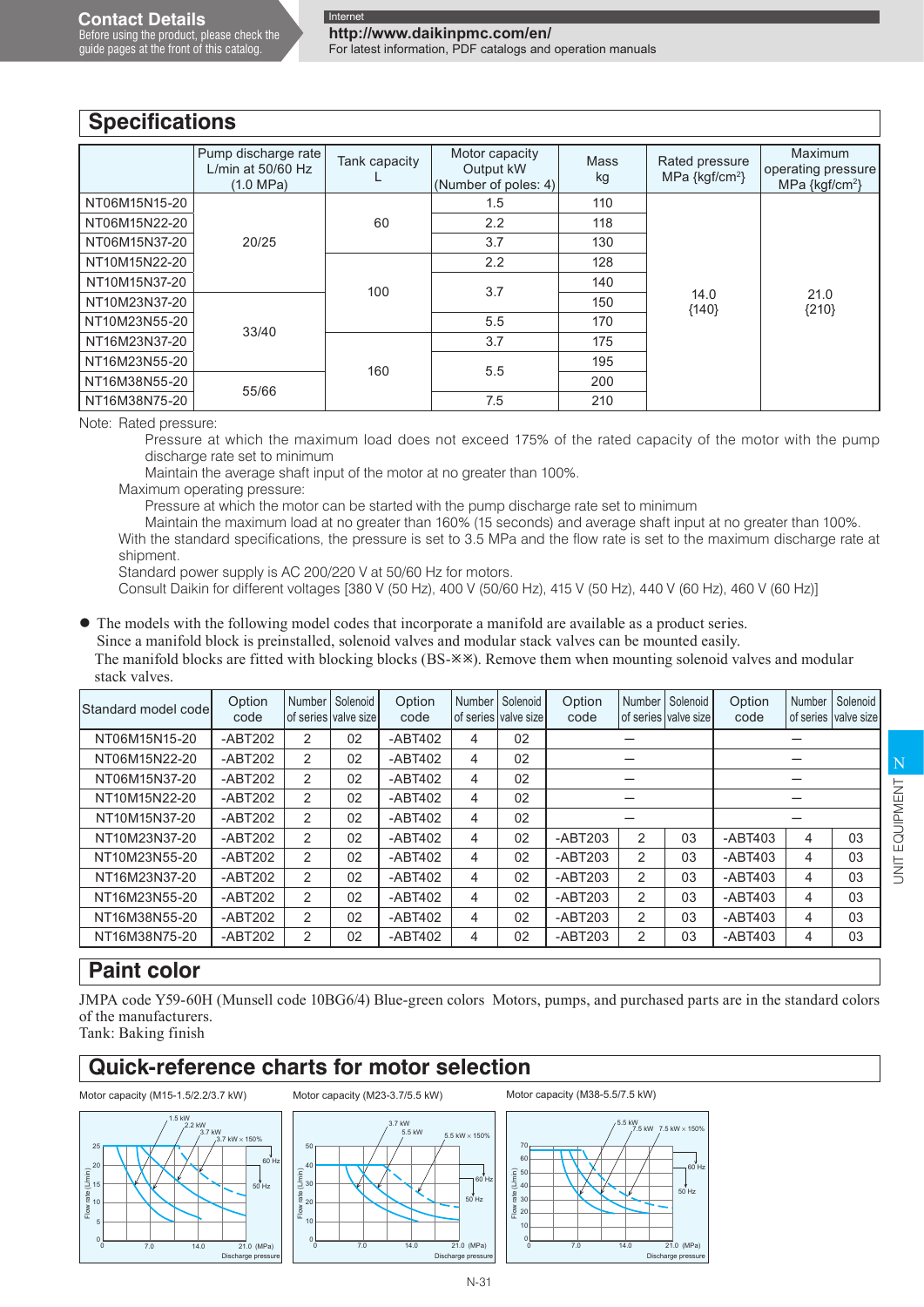guide pages at the front of this catalog.

For latest information, PDF catalogs and operation manuals

# **Handling**

### **Hydraulic fluid, ambient environment**

- $\circ$  Use a petroleum-based hydraulic fluid equivalent to ISO VG32 to 46. For pressures higher than 7 MPa use wear-resistant hydraulic fluid.
	- Use of hydraulic fluids other than the petroleum-based type (e.g. hydrous/synthetic) is prohibited.
- Operate the unit in an environment where both the following conditions are satisfied: viscosity range from 15 to 400 mm<sup>2</sup>/s and oil temperature from 0 to 60 $^{\circ}$ C.
- $\circ$  Be sure to maintain the water content in the hydraulic fluid at 0.1% maximum by volume.
- $\circ$  Contamination of the hydraulic fluid causes device trouble and reduces the service life, so pay due attention to controlling contamination and ensure that it goes no higher than NAS contamination class 9. (NAS contamination class 10 is permitted for operating pressures of 7 MPa or lower.)
- $\circ$  Use the unit indoors under the following conditions.

Ambient temperature: 0 to 35°C, Ambient humidity: 20 to 90%RH (with no condensation)

 If using the unit where there is a lot of dust or oil mist, clean it periodically by applying compressed air or by other means since the oil cooler is prone to clogging in such environments.

### **At start**

 Fill the pump case with hydraulic fluid through the filler port before starting trial operation, after replacing the pump, or after stopping the unit for 6 months or longer. Use the same hydraulic fluid as for the hydraulic circuit.

|                                    | $NT \times \times M15$ | $NT \times \times M23$ | $N T \times \times M38$ |
|------------------------------------|------------------------|------------------------|-------------------------|
| Pump case capacity cm <sup>3</sup> | 500                    | 500                    | 900                     |

 $\circ$  After checking that all hydraulic circuits and electrical circuits are ready for operation, set the hydraulic circuit at the load side in the no-load status or connect an unloading circuit before starting the pump.

When the pump is driven for the first time, turn the power switch to the motor on and off a few times to let the air out of the piping and then run it continuously at full speed. A roaring noise may be observed until the air has been completely removed but this is not abnormal.

 $\circ$  Check that the pressure rises at the pressure gauge.

### **Electric wiring**

 Connect the power cable such that the phases at the pump motor and power supply sides are as shown below.

$$
\text{Motor side} \begin{bmatrix} U & \text{---} & \text{---} & \text{---} & \text{---} & \text{---} & \text{---} & \text{---} & \text{---} & \text{---} & \text{---} & \text{---} & \text{---} & \text{---} & \text{---} & \text{---} & \text{---} & \text{---} & \text{---} & \text{---} & \text{---} & \text{---} & \text{---} & \text{---} & \text{---} & \text{---} & \text{---} & \text{---} & \text{---} & \text{---} & \text{---} & \text{---} & \text{---} & \text{---} & \text{---} & \text{---} & \text{---} & \text{---} & \text{---} & \text{---} & \text{---} & \text{---} & \text{---} & \text{---} & \text{---} & \text{---} & \text{---} & \text{---} & \text{---} & \text{---} & \text{---} & \text{---} & \text{---} & \text{---} & \text{---} & \text{---} & \text{---} & \text{---} & \text{---} & \text{---} & \text{---} & \text{---} & \text{---} & \text{---} & \text{---} & \text{---} & \text{---} & \text{---} & \text{---} & \text{---} & \text{---} & \text{---} & \text{---} & \text{---} & \text{---} & \text{---} & \text{---} & \text{---} & \text{---} & \text{---} & \text{---} & \text{---} & \text{---} & \text{---} & \text{---} & \text{---} & \text{---} & \text{---} & \text{---} & \text{---} & \text{---} & \text{---} & \text{---} & \text{---} &
$$

Check that the pressure rises at the pressure gauge.

 If the motor rotates in the reverse direction, switch the connection between two phases among the three to correct the direction of rotation.

- $\circ$  Be sure to connect the ground terminal.
- $\circ$  Install a no-fuse breaker and an earth leakage breaker on the main power supply.
- The electrical ratings are as shown in the table to the right.

 $\circ$  These are premium efficiency products and therefore they tend to have a higher current value than products with the previous design. Pay attention to the design of the power distribution when replacing products of the previous design.

| <wotor (rated="" current)="" rating="" table=""><br/>Permissible voltage includion: ±10%</wotor> |      |                                                                                                       |      |                      |       |       |  |  |  |  |  |
|--------------------------------------------------------------------------------------------------|------|-------------------------------------------------------------------------------------------------------|------|----------------------|-------|-------|--|--|--|--|--|
| Motor capacity<br>Output kW                                                                      |      | Rated current (A)                                                                                     |      | Starting current (A) |       |       |  |  |  |  |  |
| (Number of poles: 4P)                                                                            |      | AC 200 V (50 Hz) AC 200 V (60 Hz) AC 220 V (60 Hz) AC 200 V (50 Hz) AC 200 V (60 Hz) AC 220 V (60 Hz) |      |                      |       |       |  |  |  |  |  |
| 1.5                                                                                              | 6.8  | 6.4                                                                                                   | 6.0  | 46.6                 | 41.0  | 45.1  |  |  |  |  |  |
| 2.2                                                                                              | 10.6 | 9.4                                                                                                   | 9.2  | 96.0                 | 81.0  | 89.1  |  |  |  |  |  |
| 3.7                                                                                              | 15.6 | 14.6                                                                                                  | 13.8 | 134.0                | 118.0 | 130.0 |  |  |  |  |  |
| 5.5                                                                                              | 23.4 | 21.4                                                                                                  | 20.6 | 200.0                | 166.0 | 183.0 |  |  |  |  |  |
| 7.5                                                                                              | 30.8 | 28.6                                                                                                  | 27.4 | 264.0                | 218.0 | 240.0 |  |  |  |  |  |

### <Motor rating table (rated current)> Permissible voltage fluctuation: ±10%

### **• Transportation**

 $\circ$  When transporting or hoisting the unit, use the hoisting hooks ( $\phi$ 25 holes at 4 locations) or a fork lift truck.

 $\circ$  When using a fork lift truck, take due care to ensure that it will not topple over because an appropriate fork span cannot be secured.

### **Installation**

- $\circ$  The unit is a stationary type. Fix it on a level location that is free of vibration.
- $\circ$  Mount the foundation plates (4 pcs.) provided as accessories at appropriate positions according to the installation conditions. (8 mounting positions provided)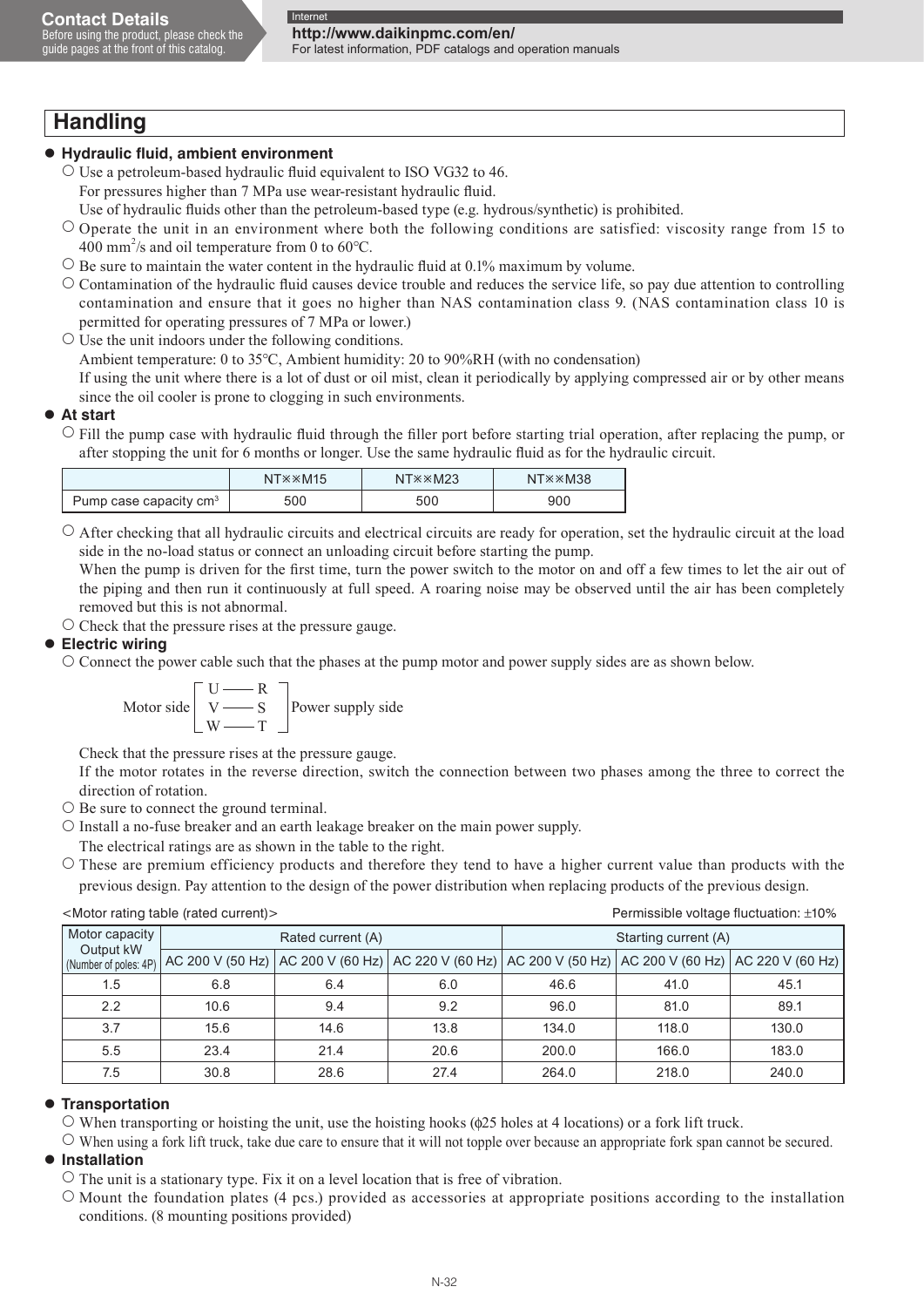#### Before using the product, please check the guide pages at the front of this catalog.

### **http://www.daikinpmc.com/en/** For latest information, PDF catalogs and operation manuals

# **External dimension diagram**



| Model                  | Motor    | Wiring port | A | B | C | D | E | F                                   | G | н | J | K    |     | M       | N       | P    | Q | R | S               |                                 | $\vee$  | W       |
|------------------------|----------|-------------|---|---|---|---|---|-------------------------------------|---|---|---|------|-----|---------|---------|------|---|---|-----------------|---------------------------------|---------|---------|
| NT06M15N15-20          | 1.5kW-4P |             |   |   |   |   |   | 500 580 630 660 340 440 490 520 411 |   |   |   | 852  | 53  |         | 647 454 | 70   |   |   | 217 505 450 590 | 135                             | 116 841 |         |
| NT06M15N22-20 2.2kW-4P |          |             |   |   |   |   |   | 500 580 630 660 340 440 490 520 411 |   |   |   | 862  | 53  |         | 647 454 | 70   |   |   |                 | 217 505 450 590 135             | 116 821 |         |
| NT06M15N37-20 3.7kW-4P |          |             |   |   |   |   |   | 500 580 630 660 340 440 490 520 411 |   |   |   | 874  | 53  | 662 454 |         | 70 l |   |   |                 | 217 505 450 590 135             | 116 821 |         |
| NT10M15N22-20 2.2kW-4P |          | 627         |   |   |   |   |   | 650 730 780 810 390 490 540 570 461 |   |   |   | 912  | 53  |         | 782 504 | 70   |   |   |                 | 262 636 500 740 175             | 116 871 |         |
| NT10M15N37-20          | 3.7kW-4P |             |   |   |   |   |   | 650 730 780 810 390 490 540 570 461 |   |   |   | 924  | 53  |         | 782 504 | 70   |   |   |                 | 262 636 500 740 175             | 116 871 |         |
| NT10M23N37-20          |          |             |   |   |   |   |   | 650 730 780 810 390 490 540 570 461 |   |   |   | 986  | 53  |         | 782 504 | 70   |   |   |                 | 262 636 500 740 175             |         | 116 887 |
| NT10M23N55-20 5.5kW-4P |          | $\phi$ 35   |   |   |   |   |   | 650 730 780 810 390 490 540 570 461 |   |   |   | 1006 | 53  |         | 782 504 | 70   |   |   |                 | 262 636 500 740 175             |         | 116 925 |
| NT16M23N37-20 3.7kW-4P |          | 027         |   |   |   |   |   | 690 770 820 850 490 590 640 670 531 |   |   |   | 1056 | 76  | 822 604 |         |      |   |   |                 | 116 257 663 600 780 225         |         | 116 957 |
| NT16M23N55-20          | 5.5kW-4P |             |   |   |   |   |   | 690 770 820 850 490 590 640 670 531 |   |   |   | 1076 | 76  |         |         |      |   |   |                 | 822 604 116 257 663 600 780 225 |         | 116 995 |
| NT16M38N55-20          |          | $\phi$ 35   |   |   |   |   |   | 690 770 820 850 490 590 640 670 531 |   |   |   | 1076 | 76  |         |         |      |   |   |                 | 840 604 116 257 663 600 780 225 |         | 116 995 |
| NT16M38N75-20 7.5kW-4P |          |             |   |   |   |   |   | 690 770 820 850 490 590 640 670 531 |   |   |   | 1076 | 76' |         |         |      |   |   |                 | 840 604 116 257 663 600 780 225 |         | 116 995 |

| Model         | Port P          | Port T            |
|---------------|-----------------|-------------------|
| NT06M15N15-20 |                 |                   |
| NT06M15N22-20 | $Rc\frac{1}{2}$ | $Rc\frac{3}{4}$   |
| NT06M15N37-20 |                 |                   |
| NT10M15N22-20 | Rc½             |                   |
| NT10M15N37-20 |                 | Rc¼               |
| NT10M23N37-20 | $Rc\frac{3}{4}$ |                   |
| NT10M23N55-20 |                 |                   |
| NT16M23N37-20 | $Rc\frac{3}{4}$ |                   |
| NT16M23N55-20 |                 | $Rc1-\frac{1}{4}$ |
| NT16M38N55-20 | Rc1             |                   |
| NT16M38N75-20 |                 |                   |
|               |                 |                   |

# **Hydraulic circuit diagram | Devices used**



| Part<br>No. | Name                                 | Part<br>No. | Name                          |
|-------------|--------------------------------------|-------------|-------------------------------|
| 1           | Oil tank                             | 8           | Oil cooler                    |
| 2           | Motor pump                           | 9           | Pressure gauge                |
| 3           | Oil level gauge                      | 10          | Thermo label                  |
| 4           | Oil filler port with air<br>breather | 11          | Vibration-absorbing<br>rubber |
| 5           | Suction strainer                     | 12          | High-pressure hose            |
| 6           | Inline check valve                   | 13          | Low-pressure hose             |
| 7           | Return filter                        | 14          | Foundation plate              |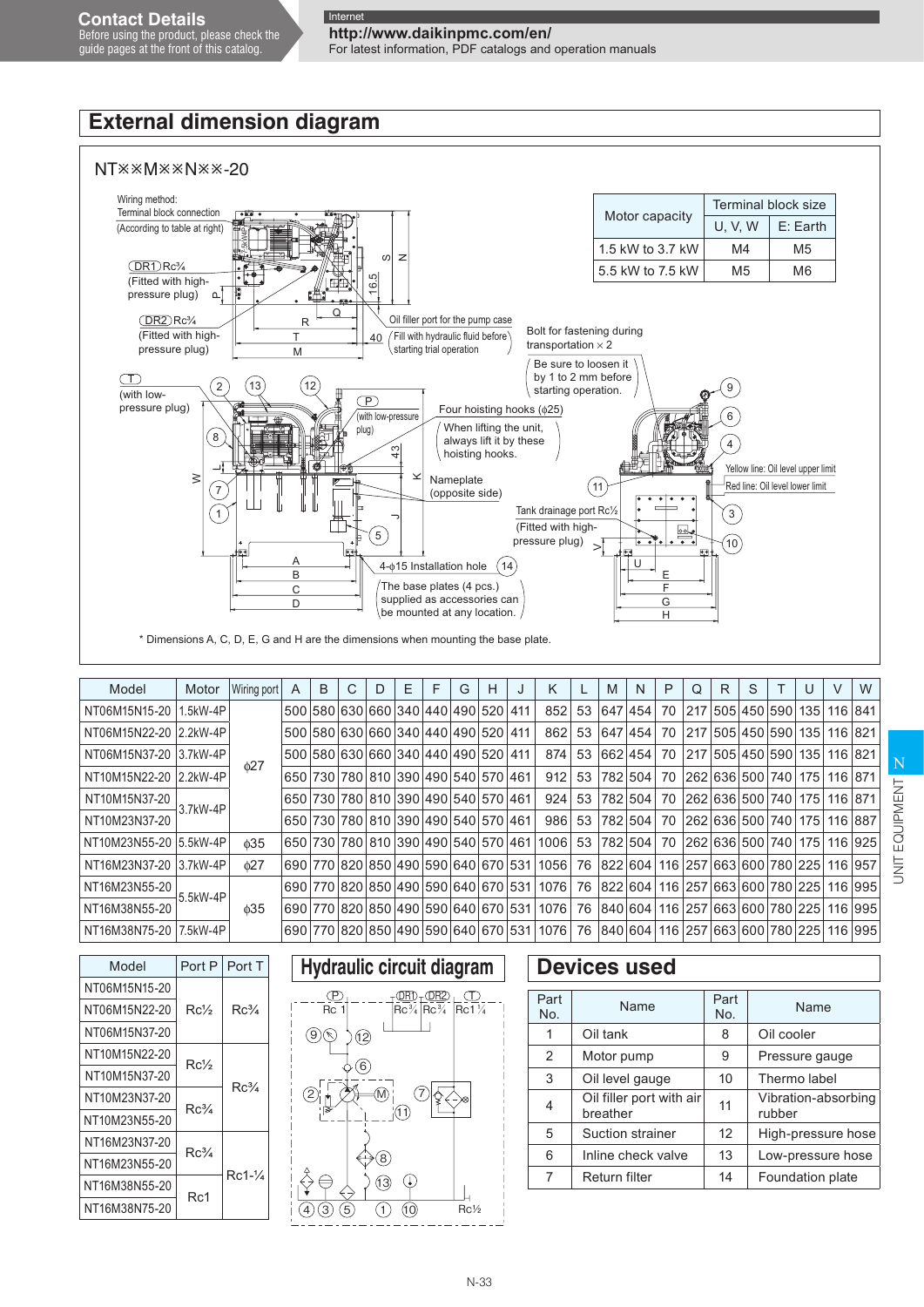**http://www.daikinpmc.com/en/**

For latest information, PDF catalogs and operation manuals

# **Power unit options**



- \* When selecting an option, enter a circle or the required quantity in the option selection table and submit it when placing the order.
- \* The codes in the circuit diagram correspond to those in the table below.

# **Overview of options**

| Code                                     | Item<br>Description                                                                                                                                                                                                                                                                                                                                                                                                                                                                                                                                         |                                                    |                                                                                                                                                                                                                                                                                                                                                                                                                                                              |  |  |  |  |  |  |
|------------------------------------------|-------------------------------------------------------------------------------------------------------------------------------------------------------------------------------------------------------------------------------------------------------------------------------------------------------------------------------------------------------------------------------------------------------------------------------------------------------------------------------------------------------------------------------------------------------------|----------------------------------------------------|--------------------------------------------------------------------------------------------------------------------------------------------------------------------------------------------------------------------------------------------------------------------------------------------------------------------------------------------------------------------------------------------------------------------------------------------------------------|--|--|--|--|--|--|
| $\bigodot$ (1)                           |                                                                                                                                                                                                                                                                                                                                                                                                                                                                                                                                                             | Pressure                                           | $Flow$ rate<br>• Sharp cutoff characteristics are achieved.<br>• The pressure and flow rate can be adjusted as necessary.<br>$\rightarrow$ Pressure                                                                                                                                                                                                                                                                                                          |  |  |  |  |  |  |
| $\bigodot$ (2)                           |                                                                                                                                                                                                                                                                                                                                                                                                                                                                                                                                                             | Pressure feedback<br>method combination<br>control | Flow rate<br>• The operation mode can be switched between high-pressure<br>low-quantity and low-pressure high-quantity with a single<br>pump by pressure feedback method.<br>$\rightarrow$ Pressure                                                                                                                                                                                                                                                          |  |  |  |  |  |  |
| $\bigodot$ (3)                           | Pump control method                                                                                                                                                                                                                                                                                                                                                                                                                                                                                                                                         | Solenoid operated<br>method combination<br>control | $Flow\ rate$<br>$\sim$ SOL OFF<br>• The control shown to the right can be performed by switching<br><b>SOL ON</b><br>the solenoid valve incorporated in the pump.<br>$\rightarrow$ Pressure                                                                                                                                                                                                                                                                  |  |  |  |  |  |  |
|                                          |                                                                                                                                                                                                                                                                                                                                                                                                                                                                                                                                                             |                                                    | • Sets the high-pressure cutoff characteristics of the pump to feathering status (extremely low pressure).                                                                                                                                                                                                                                                                                                                                                   |  |  |  |  |  |  |
| $\bigodot$ (4)                           |                                                                                                                                                                                                                                                                                                                                                                                                                                                                                                                                                             | Feathering pump<br>control                         | $Flow$ rate<br>Flow rate<br>$F$ low rate<br>_______________<br>↞<br>↞<br>Pressure<br>Pressure<br>Pressure<br>→<br>→<br>∽                                                                                                                                                                                                                                                                                                                                     |  |  |  |  |  |  |
|                                          |                                                                                                                                                                                                                                                                                                                                                                                                                                                                                                                                                             |                                                    | This function is effective for saving energy while the machine is at stand-by.                                                                                                                                                                                                                                                                                                                                                                               |  |  |  |  |  |  |
| $\circled{2}$                            | Tank                                                                                                                                                                                                                                                                                                                                                                                                                                                                                                                                                        |                                                    | Manufacture water fill test can be performed as an option.<br>Consult Daikin if it is necessary to comply with the Fire Service Act since the parts to be used will differ.                                                                                                                                                                                                                                                                                  |  |  |  |  |  |  |
| $\overline{\circledS}$                   |                                                                                                                                                                                                                                                                                                                                                                                                                                                                                                                                                             | Thermometer                                        | Enables visual monitoring of the fluid temperature. (0 to 100 $\degree$ C, $\phi$ 40)                                                                                                                                                                                                                                                                                                                                                                        |  |  |  |  |  |  |
| $\bigcirc$                               |                                                                                                                                                                                                                                                                                                                                                                                                                                                                                                                                                             | Temperature switch                                 | For fluid temperature upper limit alarm: Outputs an alarm when 65°C is exceeded.<br>For heater control: Stops the heater when 20°C is exceeded.                                                                                                                                                                                                                                                                                                              |  |  |  |  |  |  |
| $\circledS$                              |                                                                                                                                                                                                                                                                                                                                                                                                                                                                                                                                                             | Fluid level switch                                 | For fluid level lower limit detection: Detects insufficient level of fluid.                                                                                                                                                                                                                                                                                                                                                                                  |  |  |  |  |  |  |
|                                          |                                                                                                                                                                                                                                                                                                                                                                                                                                                                                                                                                             |                                                    | For fluid level upper limit detection: Detects excessive level of fluid to prevent overflow.                                                                                                                                                                                                                                                                                                                                                                 |  |  |  |  |  |  |
| $\overline{\textcircled{\scriptsize 6}}$ |                                                                                                                                                                                                                                                                                                                                                                                                                                                                                                                                                             | Oil pan                                            | Accumulates fluid so that it will not spill over the floor. Environmentally friendly option.                                                                                                                                                                                                                                                                                                                                                                 |  |  |  |  |  |  |
| $\circled7$                              |                                                                                                                                                                                                                                                                                                                                                                                                                                                                                                                                                             | Electric heater                                    | $\bullet$ Used in an environment where the unit may be started at a low temperature (0 $\degree$ C or lower) such as in cold regions.<br>The heater is equipped with a dry operation prevention sensor.<br>• Warm-up operation of the unit increases the temperature by approximately 5°C/hr, and it is advisable to stop the<br>heater when the temperature reaches a certain level using the heater control temperature switch.<br>(Heater capacity: 1 kW) |  |  |  |  |  |  |
| $\circledS$                              |                                                                                                                                                                                                                                                                                                                                                                                                                                                                                                                                                             | Magnet contaminant<br>separetor                    | • Used to remove fine metal chips and contaminant contained in hydraulic fluid when hydraulic fluid contamination<br>level needs to be controlled.<br>(To be mounted/removed through the cleaning port)<br>• Installing 1 pc for 60 to 100 L tank and 2 pcs for 160 L                                                                                                                                                                                        |  |  |  |  |  |  |
| $\circledcirc$                           |                                                                                                                                                                                                                                                                                                                                                                                                                                                                                                                                                             | Tank drain valve                                   | Used to facilitate oil replacement by arranging a ball valve (JIS 1/2B) at the drain port of the fluid tank.                                                                                                                                                                                                                                                                                                                                                 |  |  |  |  |  |  |
|                                          |                                                                                                                                                                                                                                                                                                                                                                                                                                                                                                                                                             |                                                    | The port is plugged as standard.                                                                                                                                                                                                                                                                                                                                                                                                                             |  |  |  |  |  |  |
| ⑩                                        |                                                                                                                                                                                                                                                                                                                                                                                                                                                                                                                                                             | Water cooler                                       | Used to cool fluid when the fluid in the tank reaches a high temperature.<br>• To determine whether a cooler is necessary or not, see the quick-reference chart provided in the SSS MARK-II<br>brochure.<br>• For details of cooling capacities, see the information on LT coolers.<br>• Fluid temperature can be controlled using the optional temperature control water valve.                                                                             |  |  |  |  |  |  |
|                                          |                                                                                                                                                                                                                                                                                                                                                                                                                                                                                                                                                             |                                                    | • Used for detecting a main pressure drop.                                                                                                                                                                                                                                                                                                                                                                                                                   |  |  |  |  |  |  |
| $^{\circledR}$                           |                                                                                                                                                                                                                                                                                                                                                                                                                                                                                                                                                             | Pressure switch                                    | · Standard setting at shipment: Open at 2.0 MPa or lower. There are two types of switches, mechanical and electronic.                                                                                                                                                                                                                                                                                                                                        |  |  |  |  |  |  |
| $\circledR$                              |                                                                                                                                                                                                                                                                                                                                                                                                                                                                                                                                                             | Return filter<br>electric alarm switch             | • Used for the filter clogging alarm. Provided with C type contact.                                                                                                                                                                                                                                                                                                                                                                                          |  |  |  |  |  |  |
| 13                                       |                                                                                                                                                                                                                                                                                                                                                                                                                                                                                                                                                             | Unit orientation                                   | $\bullet$ Only the tank top plate can be mounted in the 180 $^{\circ}$ reversed orientation (even after the delivery of the unit).                                                                                                                                                                                                                                                                                                                           |  |  |  |  |  |  |
| 14                                       | • A terminal box that can be mounted on the unit, with a size of 300 mm $\times$ 200 mm $\times$ 105 mm (W $\times$ H $\times$ D).<br>Terminal box<br>• No terminal block is supplied with the terminal box. One DIN rail is attached.                                                                                                                                                                                                                                                                                                                      |                                                    |                                                                                                                                                                                                                                                                                                                                                                                                                                                              |  |  |  |  |  |  |
| 15                                       | . Wiring from electrical control devices to the terminal box.<br>• Up to 30 pins supported. A rail type terminal block with TDT touch-down structure is used. A 2-row type terminal<br>block is used when more than 15 pins are required.<br>Electric wiring<br>• VCT cables are used with M3 round crimp-style terminals. Note that the wiring for the motor and electric heater<br>needs to be directly connected to their terminal boxes.<br>• No wiring port is provided for wiring by the user.<br>• Note that the terminal numbers are predetermined. |                                                    |                                                                                                                                                                                                                                                                                                                                                                                                                                                              |  |  |  |  |  |  |
| 16                                       |                                                                                                                                                                                                                                                                                                                                                                                                                                                                                                                                                             | Specified color                                    | • Recoating with epoxy-based paint. The pressure gauge and hoses are masked, and also the cables, if there are any.<br>. Standard color: JMPA code Y59-60H (Munsell code 10BG6/4) When using specified colors, specify the JMPA code.                                                                                                                                                                                                                        |  |  |  |  |  |  |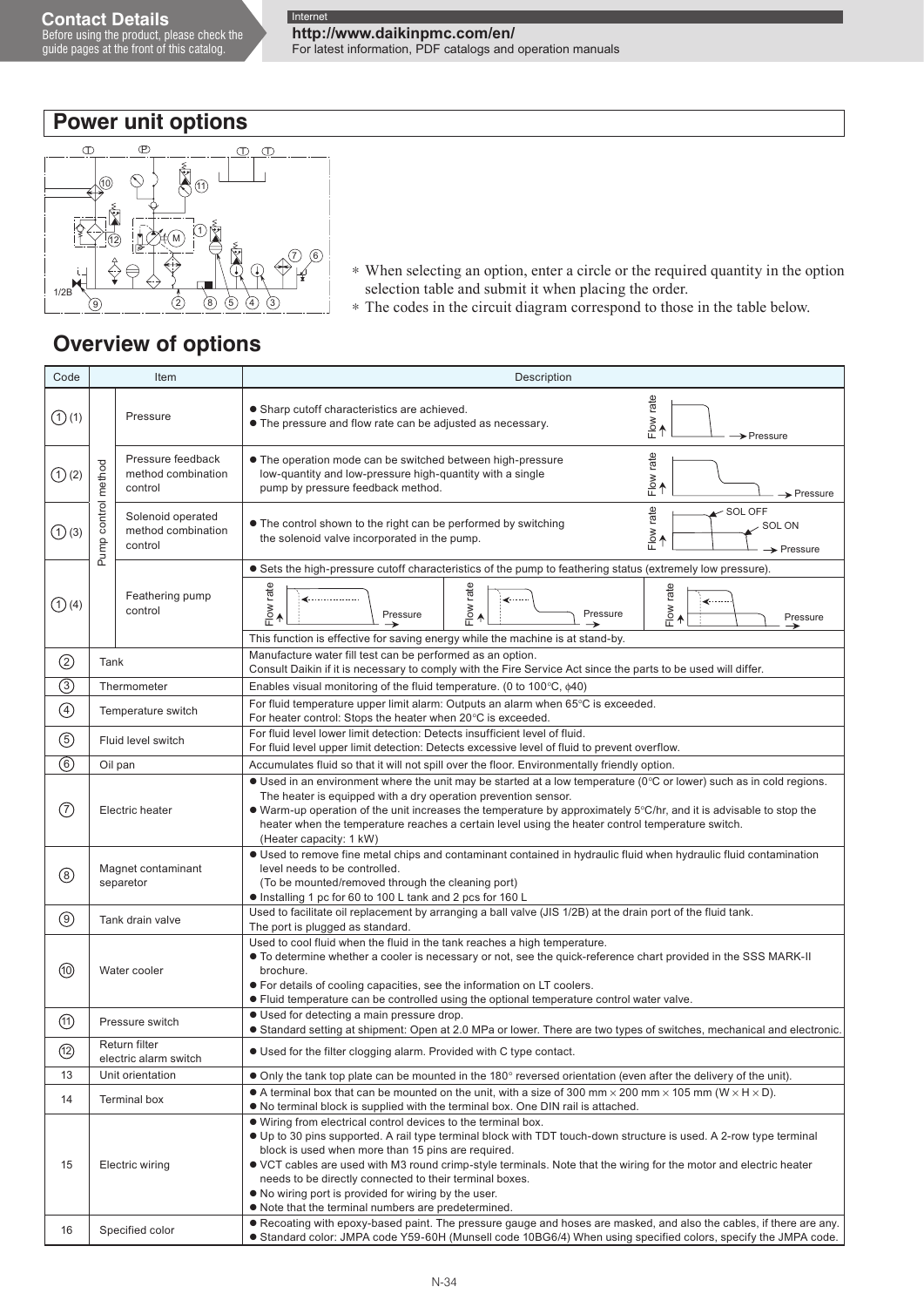# **List of control circuits/solenoid valves**

### ● Control circuit expressions 
■ Component parts



## ● Solenoid valve table

| Category                                                   | Solenoid<br>valve spool<br>code | Graphic<br>symbol        | Model                                       | Category                                                                                                   | Solenoid<br>valve spool<br>code | Graphic<br>symbol | Model                                      |  |
|------------------------------------------------------------|---------------------------------|--------------------------|---------------------------------------------|------------------------------------------------------------------------------------------------------------|---------------------------------|-------------------|--------------------------------------------|--|
| All ports blocked<br>at center position<br>(closed center) | $2C \times$                     | R∏ a<br>羽⊩               | KSO-G02-2C*-30-EN<br>KSO-G03-2C*-20-EN      | Ports A/B/T open<br>(port P blocked)<br>at center position<br>Ports A/B<br>throttled at center<br>position | 44C <sup>×</sup>                | √≿∥a<br>∦⊱        | KSO-G02-44C*-30-EN<br>KSO-G03-44C*-20-EN   |  |
| Spring offset<br>$(P \rightarrow A, B \rightarrow T)$      | $2B \times$                     |                          | KSO-G02-2B *- 30-EN<br>KSO-G03-2B × - 20-EN | Ports P/T open at<br>center position<br>(tandem center)                                                    | 66C <sup>×</sup>                | 刚                 | KSO-G02-66C *- 30-EN<br>KSO-G03-66C*-20-EN |  |
| No-spring type<br>(with detent)                            | $2D*$                           | $_{\rm P}\Xi$<br>⋥⋼<br>澗 | KSO-G02-2D × -30-EN<br>KSO-G03-2D*-20-EN    | Spring offset<br>$(P \rightarrow B, A \rightarrow T)$                                                      | $2A*$                           |                   | KSO-G02-2A*-30-EN<br>KSO-G03-2A*-20-EN     |  |
| Ports A/B/T open<br>(port P blocked)<br>at center position | 4C <sup>x</sup>                 | B<br>羽▷                  | KSO-G02-4C*-30-EN<br>KSO-G03-4C*-20-EN      |                                                                                                            |                                 |                   |                                            |  |

### General solenoid valve model code



4 **CE specifications, with surge killer** 

Note that AC 200 V specifications do not comply with CE specifications.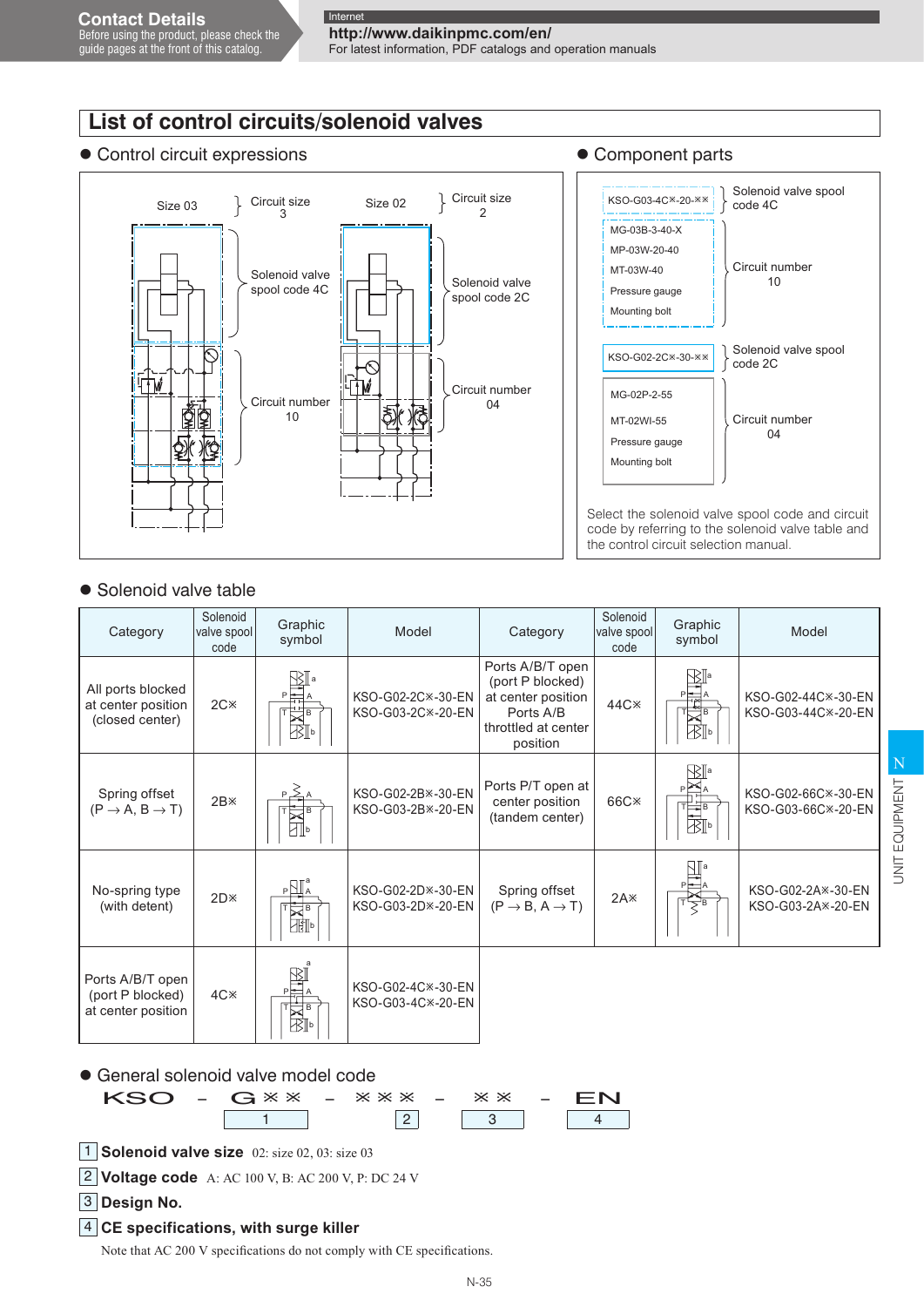guide pages at the front of this catalog.

For latest information, PDF catalogs and operation manuals

# **Option selection table**

| Item                                  |                                                             |                                                                                                    |              |                                                                                                                                                                                                                                                                                                                                                                                                                                                                                    |                                                                             |                                     | Description                     |          |                                               |                                    |                                                                                             |                                                                                                                                                                                                                                                                                                                      |  |  |
|---------------------------------------|-------------------------------------------------------------|----------------------------------------------------------------------------------------------------|--------------|------------------------------------------------------------------------------------------------------------------------------------------------------------------------------------------------------------------------------------------------------------------------------------------------------------------------------------------------------------------------------------------------------------------------------------------------------------------------------------|-----------------------------------------------------------------------------|-------------------------------------|---------------------------------|----------|-----------------------------------------------|------------------------------------|---------------------------------------------------------------------------------------------|----------------------------------------------------------------------------------------------------------------------------------------------------------------------------------------------------------------------------------------------------------------------------------------------------------------------|--|--|
|                                       |                                                             |                                                                                                    |              |                                                                                                                                                                                                                                                                                                                                                                                                                                                                                    |                                                                             |                                     |                                 |          |                                               |                                    | With feathering                                                                             |                                                                                                                                                                                                                                                                                                                      |  |  |
| Pump control                          | Pressure<br>compensator control                             | Pressure feedback<br>method combination<br>control                                                 |              | control                                                                                                                                                                                                                                                                                                                                                                                                                                                                            | Solenoid operated<br>method combination                                     |                                     | Pressure compensator<br>control |          |                                               | control                            | Pressure feedback<br>method combination                                                     | Solenoid operated<br>method combination<br>control                                                                                                                                                                                                                                                                   |  |  |
|                                       | Α                                                           | B<br>C                                                                                             |              |                                                                                                                                                                                                                                                                                                                                                                                                                                                                                    |                                                                             |                                     |                                 | D        |                                               |                                    | E                                                                                           | F                                                                                                                                                                                                                                                                                                                    |  |  |
| Pressure                              |                                                             | High-pressure side [                                                                               |              |                                                                                                                                                                                                                                                                                                                                                                                                                                                                                    | 1 MPa                                                                       |                                     |                                 |          |                                               |                                    | High-pressure side [                                                                        | 1 MPa                                                                                                                                                                                                                                                                                                                |  |  |
| at 50/60 Hz                           | MPa                                                         | Low-pressure side [                                                                                |              |                                                                                                                                                                                                                                                                                                                                                                                                                                                                                    | 1 MPa                                                                       | MPa<br>Low-pressure side [<br>1 MPa |                                 |          |                                               |                                    |                                                                                             |                                                                                                                                                                                                                                                                                                                      |  |  |
| Standard                              |                                                             | High-pressure side [ 7.0 ] MPa                                                                     |              |                                                                                                                                                                                                                                                                                                                                                                                                                                                                                    |                                                                             |                                     |                                 |          |                                               |                                    | High-pressure side [ 7.0 ] MPa                                                              |                                                                                                                                                                                                                                                                                                                      |  |  |
| Setting                               | $3.5\,$<br><b>MPa</b>                                       | Low-pressure side [ 3.5 ] MPa                                                                      |              |                                                                                                                                                                                                                                                                                                                                                                                                                                                                                    |                                                                             |                                     | 3.5                             |          | MPa                                           |                                    | Low-pressure side [ 3.5 ] MPa                                                               |                                                                                                                                                                                                                                                                                                                      |  |  |
| Flow rate                             | $\prime$<br>1<br>T                                          | High-quantity side [                                                                               |              |                                                                                                                                                                                                                                                                                                                                                                                                                                                                                    | $/$ 1 L/min                                                                 |                                     | t                               | $\prime$ | 1                                             |                                    | High-quantity side [                                                                        | $/$ ] L/min                                                                                                                                                                                                                                                                                                          |  |  |
| at 50/60 Hz                           | L/min                                                       | Low-quantity side [                                                                                |              |                                                                                                                                                                                                                                                                                                                                                                                                                                                                                    | $/$ 1 L/min                                                                 |                                     |                                 |          | L/min                                         |                                    |                                                                                             | Low-quantity side $\begin{bmatrix} 7 & 1 \end{bmatrix}$ L/min                                                                                                                                                                                                                                                        |  |  |
|                                       |                                                             | High-quantity side: Same as for pressure compensator                                               |              |                                                                                                                                                                                                                                                                                                                                                                                                                                                                                    |                                                                             |                                     |                                 |          |                                               |                                    |                                                                                             | High-quantity side: Same as for pressure compensator                                                                                                                                                                                                                                                                 |  |  |
| Standard                              |                                                             | Low-                                                                                               | ×M15×        |                                                                                                                                                                                                                                                                                                                                                                                                                                                                                    | 3 L/min at 60 Hz                                                            |                                     |                                 |          |                                               | Low-                               | $*M15*$                                                                                     | 3 L/min at 60 Hz                                                                                                                                                                                                                                                                                                     |  |  |
| Setting                               |                                                             | quantity<br>side                                                                                   | ×M23×        |                                                                                                                                                                                                                                                                                                                                                                                                                                                                                    | 6 L/min at 60 Hz                                                            |                                     |                                 |          |                                               | quantity<br>side                   | ×M23×                                                                                       | 6 L/min at 60 Hz                                                                                                                                                                                                                                                                                                     |  |  |
| Motor power                           |                                                             |                                                                                                    | *M38*        |                                                                                                                                                                                                                                                                                                                                                                                                                                                                                    | 10 L/min at 60 Hz                                                           |                                     |                                 |          |                                               |                                    |                                                                                             | *M38* 10 L/min at 60 Hz                                                                                                                                                                                                                                                                                              |  |  |
| supply                                | N: Standard AC 200/220 V                                    |                                                                                                    |              |                                                                                                                                                                                                                                                                                                                                                                                                                                                                                    |                                                                             |                                     |                                 |          |                                               |                                    |                                                                                             | 380 V (50 Hz), 400 V (50/60 Hz), 415 V (50 Hz), 440 V (60 Hz), 460 V (60 Hz)                                                                                                                                                                                                                                         |  |  |
| Tank<br>specifications                | N: Standard (3.2 mm wall thickness, top plate construction) |                                                                                                    |              |                                                                                                                                                                                                                                                                                                                                                                                                                                                                                    |                                                                             |                                     |                                 |          |                                               | A: Autonomous water fill test tank |                                                                                             |                                                                                                                                                                                                                                                                                                                      |  |  |
| Thermometer                           | N: Not featured                                             |                                                                                                    |              |                                                                                                                                                                                                                                                                                                                                                                                                                                                                                    |                                                                             |                                     |                                 |          | A: Featured (0 to 100 $\degree$ C, $\phi$ 40) |                                    |                                                                                             |                                                                                                                                                                                                                                                                                                                      |  |  |
| Temperature                           |                                                             | A: Open at 65°C or higher (for alarm)                                                              |              |                                                                                                                                                                                                                                                                                                                                                                                                                                                                                    |                                                                             |                                     |                                 |          | $E: A + C$                                    |                                    |                                                                                             |                                                                                                                                                                                                                                                                                                                      |  |  |
| switch                                |                                                             | B: Closed at 65°C or higher (for alarm)                                                            |              |                                                                                                                                                                                                                                                                                                                                                                                                                                                                                    |                                                                             |                                     |                                 |          | $F: A + D$                                    |                                    |                                                                                             |                                                                                                                                                                                                                                                                                                                      |  |  |
| (Up to 3 including<br>fluid level     | N: Not featured                                             | C: Open at 20°C or higher (for heater control)<br>D: Closed at 20°C or higher (for heater control) |              |                                                                                                                                                                                                                                                                                                                                                                                                                                                                                    |                                                                             |                                     |                                 |          | $G: B + C$<br>$H: B + D$                      |                                    |                                                                                             |                                                                                                                                                                                                                                                                                                                      |  |  |
| switches)                             |                                                             | Note: Differential: 5 to 8°C for A/C, 3 to 6°C for B/D                                             |              |                                                                                                                                                                                                                                                                                                                                                                                                                                                                                    |                                                                             |                                     |                                 |          |                                               |                                    |                                                                                             |                                                                                                                                                                                                                                                                                                                      |  |  |
| Fluid level                           |                                                             | A: Open at lower limit or lower (for alarm)                                                        |              |                                                                                                                                                                                                                                                                                                                                                                                                                                                                                    |                                                                             |                                     |                                 |          | $E: A + C$                                    |                                    |                                                                                             |                                                                                                                                                                                                                                                                                                                      |  |  |
| switch                                |                                                             | B: Closed at lower limit or lower (for alarm)                                                      |              |                                                                                                                                                                                                                                                                                                                                                                                                                                                                                    |                                                                             |                                     |                                 |          | $F: A + D$                                    |                                    |                                                                                             |                                                                                                                                                                                                                                                                                                                      |  |  |
| (Up to 3 including<br>temperature     | N: Not featured                                             | C: Open at upper limit or higher (for alarm)                                                       |              |                                                                                                                                                                                                                                                                                                                                                                                                                                                                                    |                                                                             |                                     |                                 |          | $G: B + C$                                    |                                    |                                                                                             |                                                                                                                                                                                                                                                                                                                      |  |  |
| switches)                             |                                                             | D: Closed at upper limit or higher (for alarm)                                                     |              |                                                                                                                                                                                                                                                                                                                                                                                                                                                                                    |                                                                             |                                     |                                 |          | $H: B + D$                                    |                                    |                                                                                             |                                                                                                                                                                                                                                                                                                                      |  |  |
| Oil pan                               | N: Not featured                                             | A: Featured                                                                                        |              |                                                                                                                                                                                                                                                                                                                                                                                                                                                                                    |                                                                             |                                     |                                 |          |                                               |                                    |                                                                                             |                                                                                                                                                                                                                                                                                                                      |  |  |
| Electric heater                       | N: Not featured                                             | A: For AC 200 V                                                                                    |              |                                                                                                                                                                                                                                                                                                                                                                                                                                                                                    | <b>B: For AC 220 V</b>                                                      |                                     |                                 |          | C: For AC 400 V                               |                                    |                                                                                             | D: For AC 440 V                                                                                                                                                                                                                                                                                                      |  |  |
| 1 kW                                  |                                                             | Note: Not possible to install together with a temperature actuated water regulating valve          |              |                                                                                                                                                                                                                                                                                                                                                                                                                                                                                    |                                                                             |                                     |                                 |          |                                               |                                    |                                                                                             |                                                                                                                                                                                                                                                                                                                      |  |  |
| Magnet<br>contaminant<br>separator    | N: Not featured                                             | A: Featured (Installing 1 unit for a 60/100 L tank and 2 units for 160 L)                          |              |                                                                                                                                                                                                                                                                                                                                                                                                                                                                                    |                                                                             |                                     |                                 |          |                                               |                                    |                                                                                             |                                                                                                                                                                                                                                                                                                                      |  |  |
| Tank drain<br>valve                   | N: Not featured                                             | A: Featured (1/2B globe valve)                                                                     |              |                                                                                                                                                                                                                                                                                                                                                                                                                                                                                    |                                                                             |                                     |                                 |          |                                               |                                    |                                                                                             |                                                                                                                                                                                                                                                                                                                      |  |  |
| Water cooler                          | N: Not featured                                             | 60 L tank                                                                                          |              | A: LT0403A-10                                                                                                                                                                                                                                                                                                                                                                                                                                                                      |                                                                             |                                     | B: LT0504A-10                   |          |                                               |                                    |                                                                                             |                                                                                                                                                                                                                                                                                                                      |  |  |
|                                       |                                                             | 100/160 L tank                                                                                     |              | C: LT0504A-10                                                                                                                                                                                                                                                                                                                                                                                                                                                                      |                                                                             |                                     | D: LT0707A-10                   |          |                                               |                                    |                                                                                             |                                                                                                                                                                                                                                                                                                                      |  |  |
| Water cooler<br>piping                | N: Not featured                                             | A: Featured                                                                                        |              |                                                                                                                                                                                                                                                                                                                                                                                                                                                                                    | machine needs to be directly connected to the water cooler by the customer. |                                     |                                 |          |                                               |                                    |                                                                                             | When installed with control valves, this option covers the piping between the manifold and water<br>cooler and between the water cooler and return filter. When not installed with control valves, the<br>piping between the water cooler and return filter is covered by this option but the return piping from the |  |  |
| Temperature                           |                                                             |                                                                                                    |              |                                                                                                                                                                                                                                                                                                                                                                                                                                                                                    | 60 L tank: OWR-5004G                                                        |                                     |                                 |          |                                               |                                    | Manufacturer: Saginomiya                                                                    |                                                                                                                                                                                                                                                                                                                      |  |  |
| actuated water<br>regulating<br>valve | N: Not featured                                             | A: Featured                                                                                        |              |                                                                                                                                                                                                                                                                                                                                                                                                                                                                                    | 100/160 L tank: OWR-5006G                                                   |                                     |                                 |          |                                               |                                    | Seisakusho, Inc.                                                                            | Valve starts opening at 40°C.                                                                                                                                                                                                                                                                                        |  |  |
| Return filter                         |                                                             | A: Featured (Open when clogged)                                                                    |              |                                                                                                                                                                                                                                                                                                                                                                                                                                                                                    |                                                                             |                                     |                                 |          |                                               |                                    |                                                                                             |                                                                                                                                                                                                                                                                                                                      |  |  |
| clog detection<br>switch              | N: Not featured                                             | B: Featured (Closed when clogged)                                                                  |              |                                                                                                                                                                                                                                                                                                                                                                                                                                                                                    |                                                                             |                                     |                                 |          |                                               |                                    |                                                                                             |                                                                                                                                                                                                                                                                                                                      |  |  |
| Unit<br>orientation                   | N: Standard                                                 | A: Reverse assembly                                                                                |              |                                                                                                                                                                                                                                                                                                                                                                                                                                                                                    |                                                                             |                                     |                                 |          |                                               |                                    |                                                                                             |                                                                                                                                                                                                                                                                                                                      |  |  |
| Pressure                              | N: Not featured                                             | A: Open at 2 MPa or lower                                                                          |              |                                                                                                                                                                                                                                                                                                                                                                                                                                                                                    |                                                                             |                                     | • Mechanical switch             |          |                                               |                                    | Manufacturer: ACT Electric Industry Co., Ltd. CE16                                          |                                                                                                                                                                                                                                                                                                                      |  |  |
| switch                                |                                                             | B: Closed at 2 MPa or lower                                                                        |              |                                                                                                                                                                                                                                                                                                                                                                                                                                                                                    |                                                                             |                                     | • Electronic switch             |          |                                               |                                    | Manufacturer: efector PK6731 (PNP), PK8731 (NPN)                                            |                                                                                                                                                                                                                                                                                                                      |  |  |
| Terminal box                          | N: Not featured                                             | A: Featured                                                                                        |              |                                                                                                                                                                                                                                                                                                                                                                                                                                                                                    |                                                                             |                                     |                                 |          |                                               |                                    | No terminal block is supplied with the terminal box. One DIN rail row is attached.          | A terminal box that can be mounted on the unit, with a size of 300 mm $\times$ 200 mm $\times$ 105 mm (W $\times$ H $\times$ D).                                                                                                                                                                                     |  |  |
| Electric wiring                       | N: Not featured                                             | A: Featured                                                                                        | by the user. | When selecting the wiring option, select "N: Not featured" for this option.<br>This option covers the wiring from electrical control devices to the terminal box. The wiring of the<br>motor is not covered. Note that the terminal numbers are predetermined. Connections are made on the<br>terminal block with M3 terminals (with 2 spare pins) using VCT cables.<br>No wiring port is provided for wiring by the user because the port is a part of the work to be carried out |                                                                             |                                     |                                 |          |                                               |                                    |                                                                                             |                                                                                                                                                                                                                                                                                                                      |  |  |
| Specified color N: Standard           |                                                             | A: Special color                                                                                   | JMPA code [  |                                                                                                                                                                                                                                                                                                                                                                                                                                                                                    | purchased are masked.                                                       |                                     | ] or Munsell code [             |          |                                               |                                    | (Only recoating possible: with epoxy-based paint) Only the pressure gauge, hoses, and parts | Baking finish is applied to the standard tank. Paint color: JMPA code Y59-60H (Munsell code 10BG6/4)                                                                                                                                                                                                                 |  |  |
|                                       |                                                             |                                                                                                    |              |                                                                                                                                                                                                                                                                                                                                                                                                                                                                                    |                                                                             |                                     |                                 |          |                                               |                                    |                                                                                             |                                                                                                                                                                                                                                                                                                                      |  |  |

Other requests will be handled as design-to-order cases.